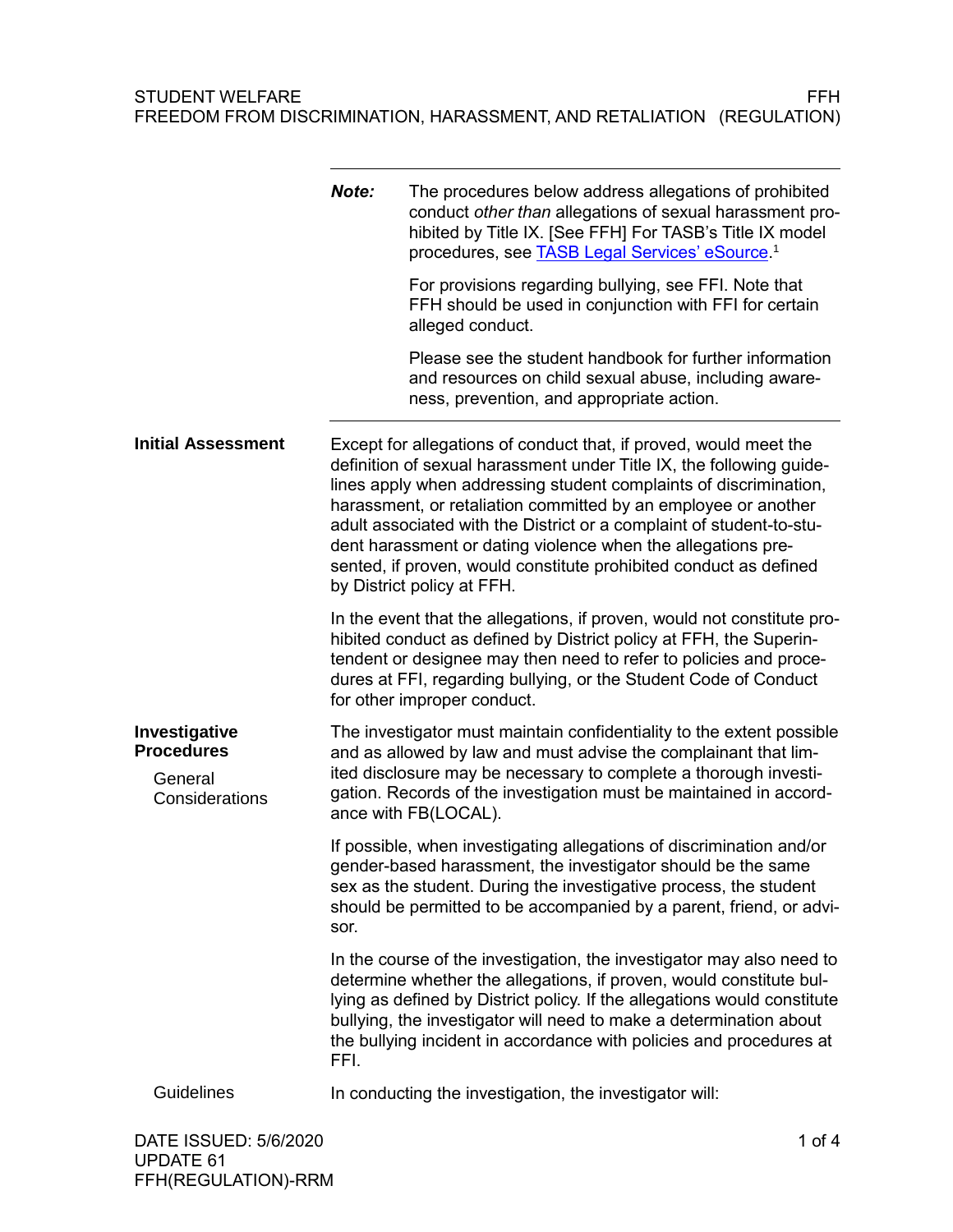- 1. Take immediate action to protect the student from the alleged situation.
- 2. Notify parents of the allegations, explain to them the purpose of the investigation, and keep them apprised during the process.
- 3. Assure complainant of protection from retaliation.
- 4. Advise complainant that the District does not tolerate discrimination, harassment, dating violence, or retaliation and help the complainant feel secure about presenting allegations of wrongdoing.
- 5. Notify Child Protective Services of the Department of Family and Protective Services or local law enforcement within 48 hours if there is cause to believe the student has been sexually abused or neglected or has been a victim of indecency with a child.
- 6. If a law enforcement or regulatory agency notifies the District that a criminal or regulatory investigation has been initiated, confer with the agency to determine if the District investigation would impede the criminal or regulatory investigation and proceed only to the extent that the District's investigation does not impede the ongoing agency investigation. After the law enforcement or regulatory agency has completed gathering its evidence, the District will promptly resume its investigation.
- 7. Reduce all complaints to writing. If the student refuses to make or sign a written complaint, the administrator will carefully document the allegations in writing and record the date and circumstances of the interview.
- 8. Take a sworn statement if at all possible.
- 9. Secure any physical evidence.
- 10. Interview the complainant first, proceeding chronologically through the allegations.
- 11. Interview the alleged victim if that person is not also the complainant. Assure the alleged victim of protection from retaliation.
- 12. Interview any witnesses.
- 13. Maintain detailed notes of all interviews. Notes will be read to witnesses to verify details and to ensure accuracy. Record facts, not conclusions. In addition, the interviewer may audiorecord the interview.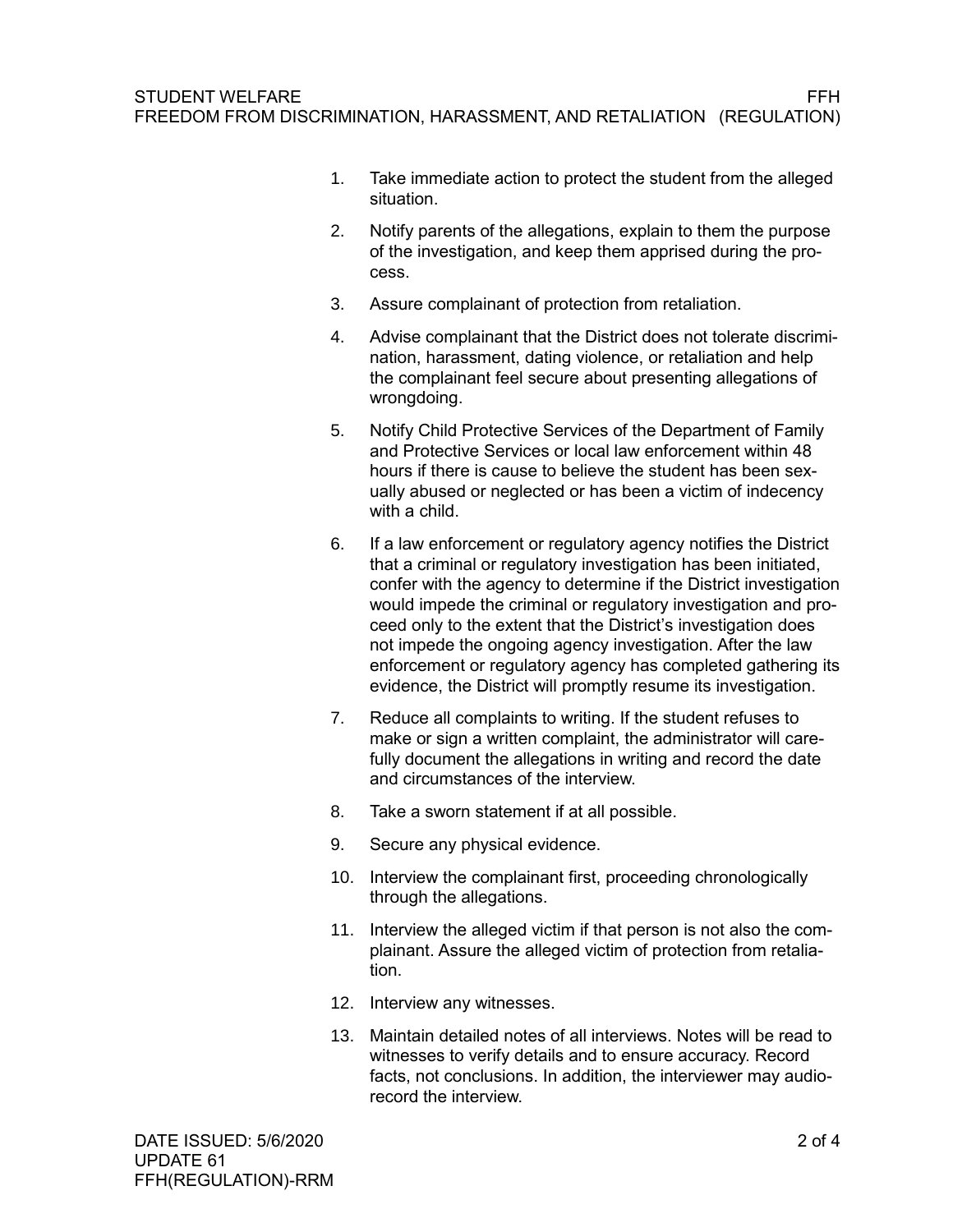|                                  |                                                                                                                                                                                                                                                                                         | 14. Develop a summary of interview notes, which should be<br>signed by witnesses to verify the accuracy of their statements.<br>If a witness declines to sign the summary or to allow the use<br>of his or her name, the interviewer will note that restriction<br>and retain the unsigned document.                           |
|----------------------------------|-----------------------------------------------------------------------------------------------------------------------------------------------------------------------------------------------------------------------------------------------------------------------------------------|--------------------------------------------------------------------------------------------------------------------------------------------------------------------------------------------------------------------------------------------------------------------------------------------------------------------------------|
|                                  | 15.                                                                                                                                                                                                                                                                                     | Interview the alleged harasser and take a written or sworn<br>statement, if possible. The alleged harasser will be presented<br>with each allegation and provided an opportunity to respond.                                                                                                                                   |
|                                  |                                                                                                                                                                                                                                                                                         | 16. Advise the alleged harasser that retaliation against the victim,<br>the complainant, or any witnesses is strictly prohibited by Dis-<br>trict policy.                                                                                                                                                                      |
|                                  | 17.                                                                                                                                                                                                                                                                                     | Not concede the truth or falsehood of the allegations during<br>the course of the investigation.                                                                                                                                                                                                                               |
|                                  | 18.                                                                                                                                                                                                                                                                                     | Not divulge information regarding the identity of the victim or<br>alleged perpetrator unnecessarily when interviewing other wit-<br>nesses.                                                                                                                                                                                   |
|                                  | 19.                                                                                                                                                                                                                                                                                     | Document all efforts made to investigate the alleged harass-<br>ment.                                                                                                                                                                                                                                                          |
|                                  | 20.                                                                                                                                                                                                                                                                                     | If alleged harasser is a District employee, complete the inves-<br>tigation even if the employee resigns from employment before<br>completion of the investigation.                                                                                                                                                            |
|                                  | 21.                                                                                                                                                                                                                                                                                     | Prepare a written report of the investigation.                                                                                                                                                                                                                                                                                 |
| <b>Investigation Report</b>      | The Superintendent or designee will communicate the results of<br>the investigation to the alleged victim, the alleged victim's parents,<br>the alleged harasser, and the alleged harasser's parents, in ac-<br>cordance with the Family Educational Rights and Privacy Act<br>(FERPA). |                                                                                                                                                                                                                                                                                                                                |
|                                  |                                                                                                                                                                                                                                                                                         | The investigation report should include any determinations made<br>by the investigator regarding prohibited conduct and bullying and<br>the actions to be taken in response to such determinations.                                                                                                                            |
| <b>Dismissal of</b><br>Complaint |                                                                                                                                                                                                                                                                                         | If upon completion of the investigation, the investigator determines<br>that dismissal of the complaint is warranted, he or she will follow up<br>with the alleged victim, the alleged harasser, the complainant, and<br>the witnesses, if possible, to ensure that behavior giving rise to the<br>allegations does not recur. |
|                                  |                                                                                                                                                                                                                                                                                         | The investigator will advise the alleged victim and his or her par-<br>ents, the harasser, and the complainant of their right to appeal the<br>investigator's decision through the student complaint process at<br>FNG(LOCAL), beginning at Level Two, as well as notify them of                                               |